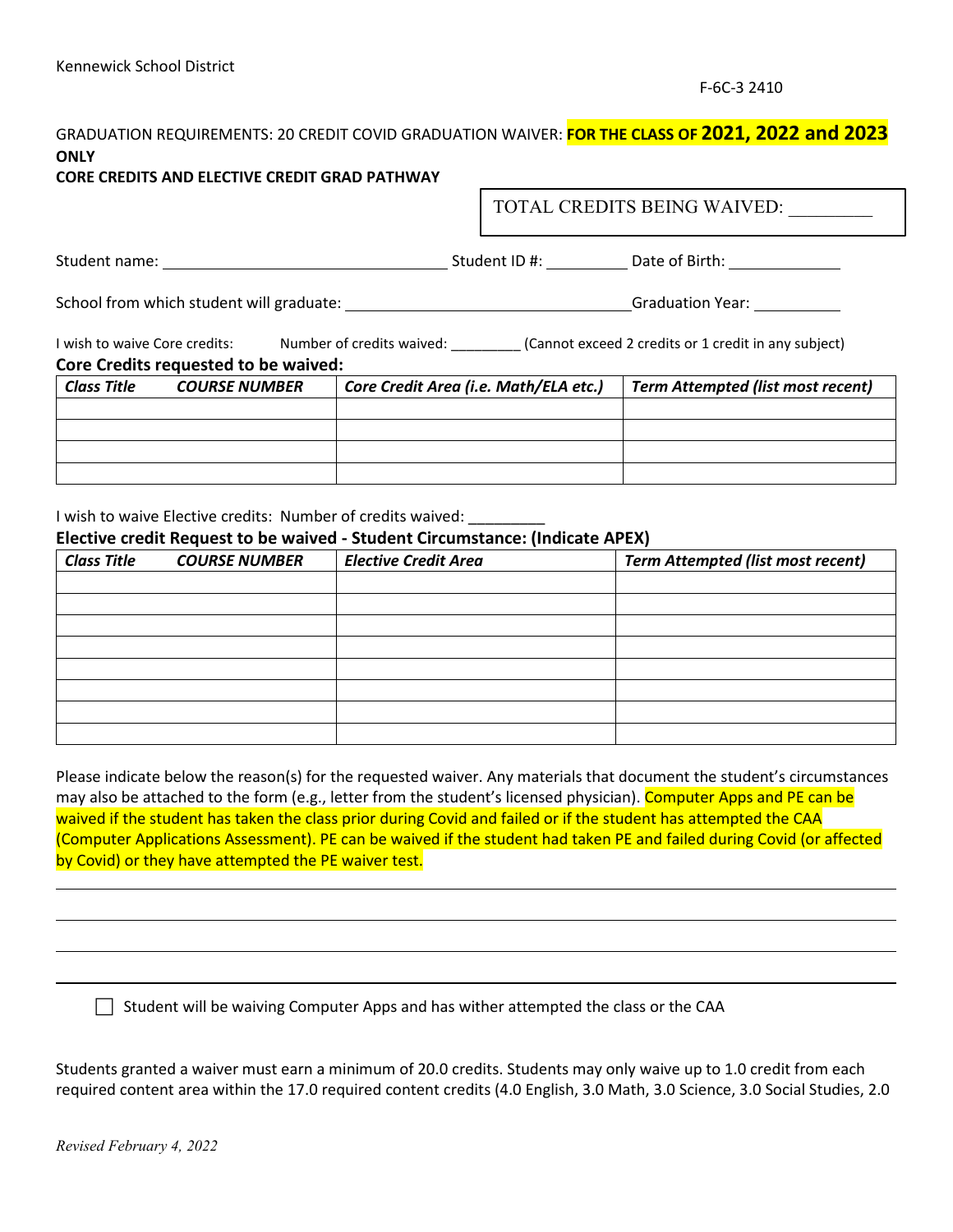Health and Fitness, 1.0 Arts, 1.0 Career and Technical Education). These credits will be noted as waived on the student's high school transcript.

### **My counselor has reviewed the following with me:**

 $\Box$  Waiving credits may have the following impacts: Losing credit for college courses (AP/CiHS); Impact on university entrance and/or meeting university entrance requirement; Impact on NCAA eligibility for future college-athletes; Waived courses will be shown on high school transcripts with a waiver designation.

 $\Box$  Options for completing graduation without a waiver (e.g. summer school;  $5<sup>th</sup>$  year of high school). Requests must be received by the building principal as early as possible and prior to the anticipated graduation date. The superintendent or designee will approve or deny the waiver. Denials may be appealed in writing to the superintendent or designee.

| <b>Student Signature</b>                                                                     | Date        | Parent/Guardian Signature                                                                                                      | Date                                                                                                           |  |  |
|----------------------------------------------------------------------------------------------|-------------|--------------------------------------------------------------------------------------------------------------------------------|----------------------------------------------------------------------------------------------------------------|--|--|
| <b>Contact Information:</b><br>Parent/Guardian Phone Number: 1997                            |             |                                                                                                                                |                                                                                                                |  |  |
| <b>OFFICE USE ONLY:</b>                                                                      |             |                                                                                                                                | Form Received Date: Marken Market                                                                              |  |  |
| <b>Counselor Approval</b>                                                                    | <b>Date</b> | <b>Principal Approval</b>                                                                                                      | <b>Date</b>                                                                                                    |  |  |
| If no parent/guardian signature, attempted contacts:                                         |             | <u> 1989 - Johann John Stone, markin film yn y system yn y system yn y system yn y system yn y system yn y system</u><br>Date: |                                                                                                                |  |  |
| <b>District Office Approval:</b>                                                             |             |                                                                                                                                |                                                                                                                |  |  |
| The request to waive __________ Credit(s) is: (circle)                                       |             | Approved                                                                                                                       | <b>Denied</b>                                                                                                  |  |  |
| Reason for denial:                                                                           |             |                                                                                                                                |                                                                                                                |  |  |
| graduation credit.<br>The student did not attempt these credits within the COVID disruption. |             | The request was not based on documented or verifiable circumstances that would justify waiver of high school                   |                                                                                                                |  |  |
|                                                                                              |             | Building registrar notified<br>$\Box$                                                                                          | Date: and the state of the state of the state of the state of the state of the state of the state of the state |  |  |
| Secondary Education Office Approval                                                          | Date:       | Family notified<br>ப                                                                                                           | Date: $\_\_$                                                                                                   |  |  |